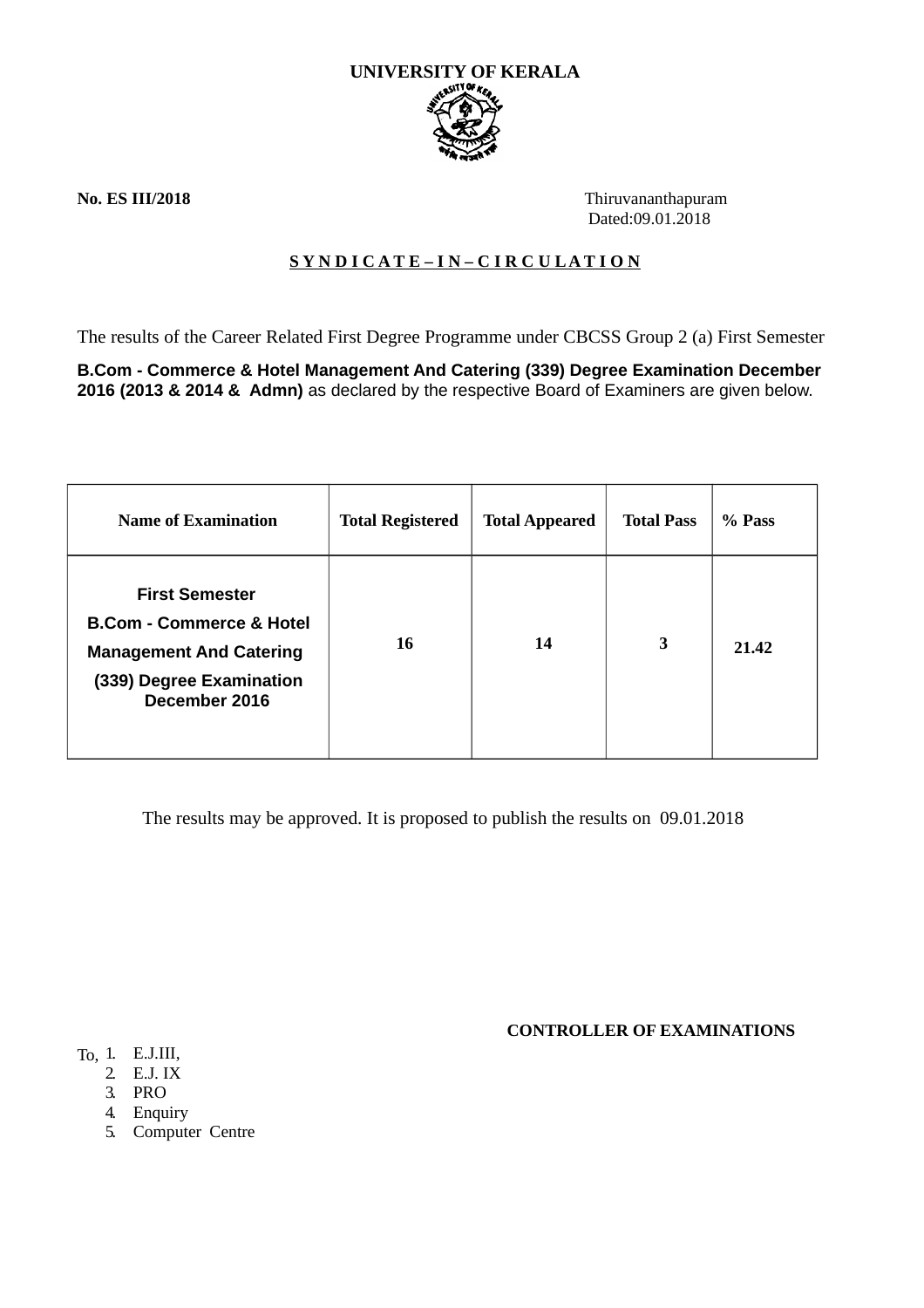ESIII/2018

•



# **UNIVERSITY OF KERALA NOTIFICATION**

- 1. The following is the provisional list of Register Numbers of the successful candidates at the Career Related First Degree Programme Under CBCSS Group 2(a) **First Semester B.Com- Commerce & Hotel Management & Catering (339) Degree Examination December 2016** (2013 & 2014 Scheme) as declared by the Board of Examiners.
- 2. For the successful completion of a semester a student has to score a minimum SCPA of 4.00 (E Grade). A minimum of 40% of marks (E Grade) is required for passing a course with a separate minimum of 40% (E Grade) for Continuous Evaluation and End Semester Evaluation.
- 3. The last date for revaluation and scrutiny is 29.01.2018 Candidates should make use of draft mark list available in the university website for applying for revaluation. Application for revaluation and scrutiny should be submitted through online Only .

| <b>COURSE CODE</b>  | <b>COURSE</b>                                                       |  |
|---------------------|---------------------------------------------------------------------|--|
| <b>EN 1111.3</b>    | Language Course – 1<br>(English)                                    |  |
| HN 1211.3/ML 1211.3 | <b>Additional Language I</b>                                        |  |
| <b>HM 1121</b>      | <b>Environmental Studies</b>                                        |  |
| <b>HM 1141</b>      | <b>Methodology and Perspectives of</b><br><b>Business Education</b> |  |
| <b>HM 1171</b>      | <b>Front Office Management</b>                                      |  |
| <b>HM 1131</b>      | <b>Accomodation Operation</b>                                       |  |

University Buildings, Thiruvananthapuram Date:09.01.2018

#### **CONTROLLER OF EXAMINATIONS**